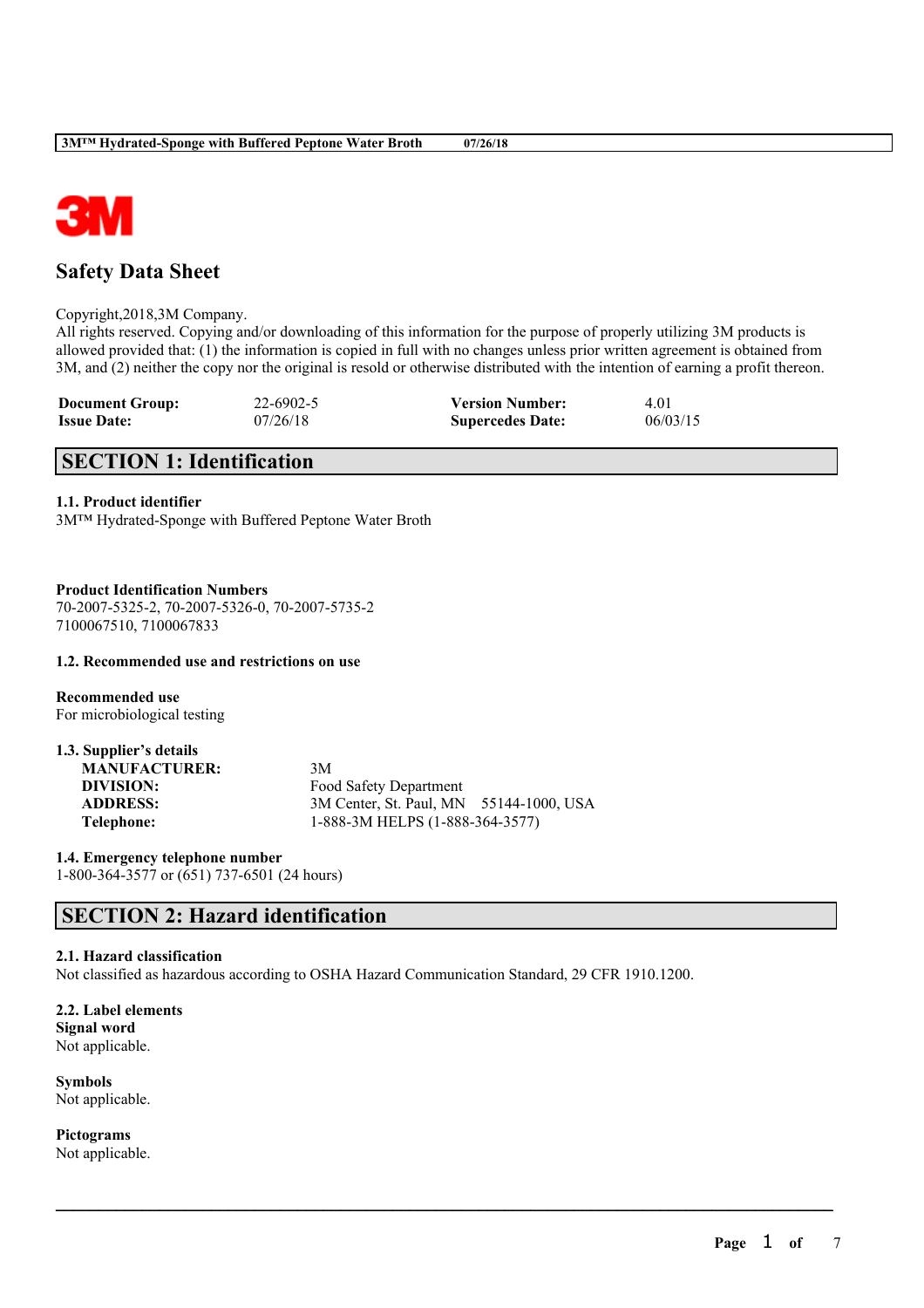## **SECTION 3: Composition/information on ingredients**

| Ingredient | <b>C.A.S. No.</b> | $\%$ by Wt     |
|------------|-------------------|----------------|
| Water      | 7732-18-5         | 100<br>95<br>- |
| Peptones   | Mixture           |                |

## **SECTION 4: First aid measures**

### **4.1. Description of first aid measures**

### **Inhalation:**

No need for first aid is anticipated.

### **Skin Contact:**

Wash with soap and water. If signs/symptoms develop, get medical attention.

### **Eye Contact:**

Flush with large amounts of water. Remove contact lenses if easy to do. Continue rinsing. If signs/symptoms persist, get medical attention.

### **If Swallowed:**

No need for first aid is anticipated.

### **4.2. Most important symptoms and effects, both acute and delayed**

See Section 11.1. Information on toxicological effects.

# **4.3. Indication of any immediate medical attention and special treatment required**

Not applicable

## **SECTION 5: Fire-fighting measures**

### **5.1. Suitable extinguishing media**

Material will not burn. Non-combustible. Use a fire fighting agent suitable for surrounding fire.

## **5.2. Special hazards arising from the substance or mixture**

None inherent in this product.

## **5.3. Special protective actions for fire-fighters**

No special protective actions for fire-fighters are anticipated.

## **SECTION 6: Accidental release measures**

### **6.1. Personal precautions, protective equipment and emergency procedures**

Ventilate the area with fresh air. Observe precautions from other sections.

### **6.2. Environmental precautions**

Avoid release to the environment.

### **6.3. Methods and material for containment and cleaning up**

Contain spill. Working from around the edges of the spill inward, cover with bentonite, vermiculite, or commercially available inorganic absorbent material. Mix in sufficient absorbent until it appears dry. Collect as much of the spilled material as possible. Place in a closed container approved for transportation by appropriate authorities. Clean up residue with water. Dispose of collected material as soon as possible in accordance with applicable

 $\mathcal{L}_\mathcal{L} = \mathcal{L}_\mathcal{L} = \mathcal{L}_\mathcal{L} = \mathcal{L}_\mathcal{L} = \mathcal{L}_\mathcal{L} = \mathcal{L}_\mathcal{L} = \mathcal{L}_\mathcal{L} = \mathcal{L}_\mathcal{L} = \mathcal{L}_\mathcal{L} = \mathcal{L}_\mathcal{L} = \mathcal{L}_\mathcal{L} = \mathcal{L}_\mathcal{L} = \mathcal{L}_\mathcal{L} = \mathcal{L}_\mathcal{L} = \mathcal{L}_\mathcal{L} = \mathcal{L}_\mathcal{L} = \mathcal{L}_\mathcal{L}$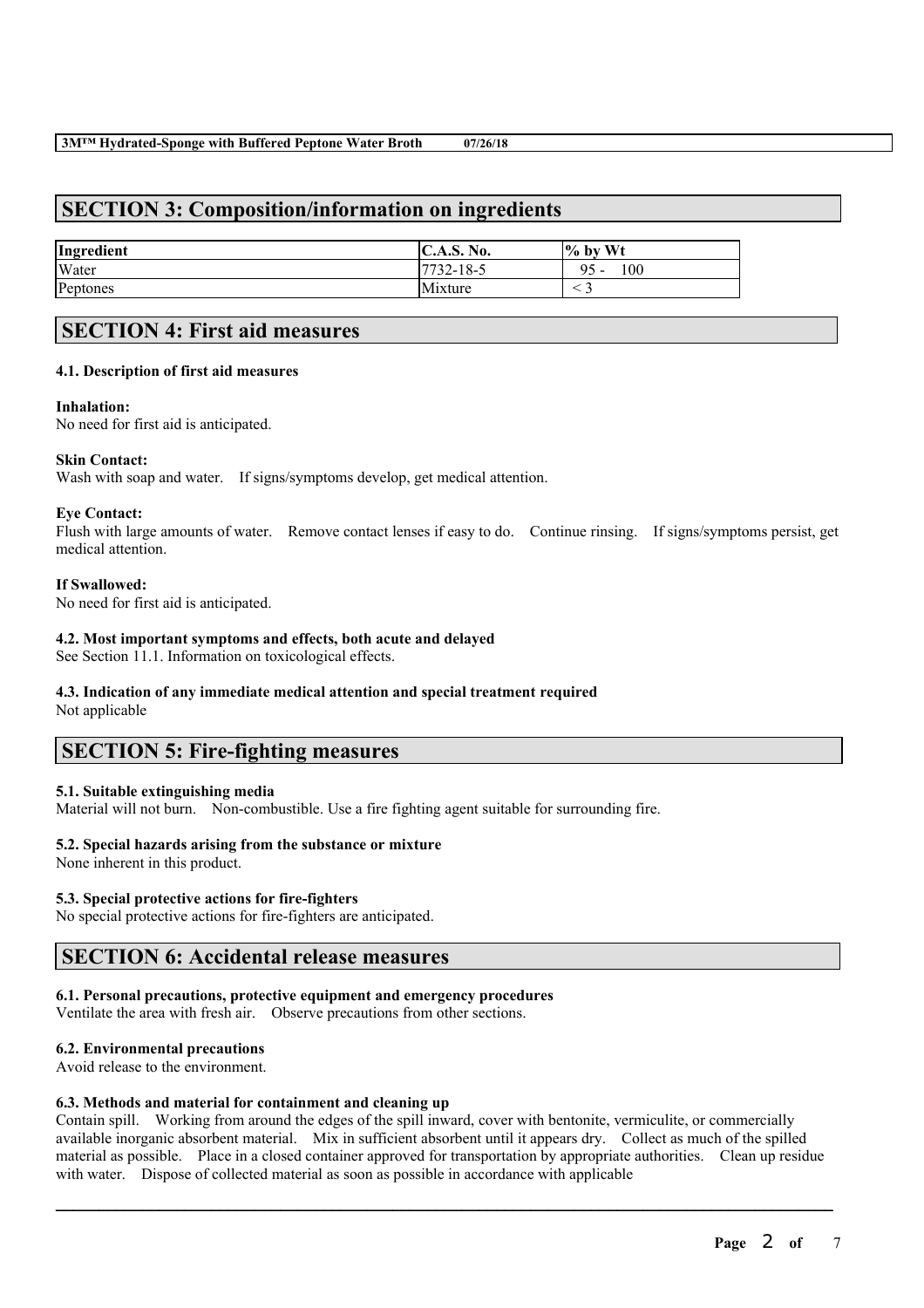### **3M™ Hydrated-Sponge with Buffered Peptone Water Broth 07/26/18**

local/regional/national/international regulations.

## **SECTION 7: Handling and storage**

### **7.1. Precautions for safe handling**

Avoid eye contact. For industrial or professional use only. Do not eat, drink or smoke when using this product. Avoid release to the environment.

### **7.2. Conditions for safe storage including any incompatibilities**

No special storage requirements.

## **SECTION 8: Exposure controls/personal protection**

### **8.1. Control parameters**

### **Occupational exposure limits**

No occupational exposure limit values exist for any of the components listed in Section 3 of this SDS.

### **8.2. Exposure controls**

## **8.2.1. Engineering controls**

Not applicable.

### **8.2.2. Personal protective equipment (PPE)**

### **Eye/face protection**

Select and use eye/face protection to prevent contact based on the results of an exposure assessment. The following eye/face protection(s) are recommended: Safety Glasses with side shields

 $\mathcal{L}_\mathcal{L} = \mathcal{L}_\mathcal{L} = \mathcal{L}_\mathcal{L} = \mathcal{L}_\mathcal{L} = \mathcal{L}_\mathcal{L} = \mathcal{L}_\mathcal{L} = \mathcal{L}_\mathcal{L} = \mathcal{L}_\mathcal{L} = \mathcal{L}_\mathcal{L} = \mathcal{L}_\mathcal{L} = \mathcal{L}_\mathcal{L} = \mathcal{L}_\mathcal{L} = \mathcal{L}_\mathcal{L} = \mathcal{L}_\mathcal{L} = \mathcal{L}_\mathcal{L} = \mathcal{L}_\mathcal{L} = \mathcal{L}_\mathcal{L}$ 

### **Skin/hand protection**

No chemical protective gloves are required.

### **Respiratory protection**

None required.

## **SECTION 9: Physical and chemical properties**

### **9.1. Information on basic physical and chemical properties**

| Liquid                         |
|--------------------------------|
| Amber colored with slight odor |
| No Data Available              |
| No Data Available              |
| 32 °F                          |
| $212 \text{ }^{\circ}F$        |
| Flash point > 93 °C (200 °F)   |
| No Data Available              |
| Not Applicable                 |
| Not Applicable                 |
| Not Applicable                 |
| 2.3 kPa $[@]$ 68 °F]           |
|                                |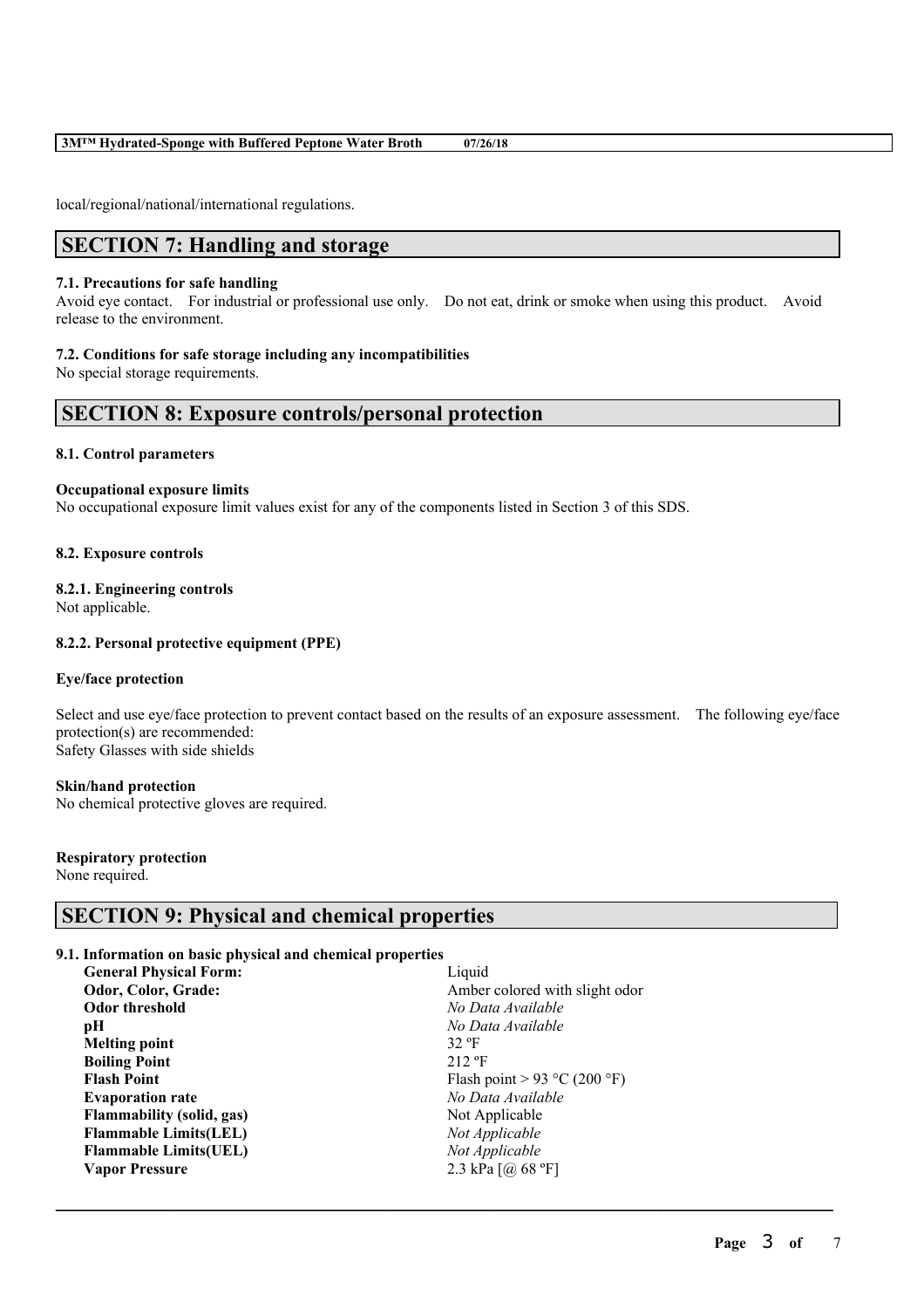## **3M™ Hydrated-Sponge with Buffered Peptone Water Broth 07/26/18**

**Vapor Density** *No Data Available* **Density** 1 g/ml [@ 68 °F] **Specific Gravity** Approximately 1 **Solubility in Water** Complete **Solubility- non-water** *No Data Available* **Partition coefficient: n-octanol/ water** *No Data Available* Autoignition temperature **Decomposition temperature** *No Data Available* **Viscosity** *No Data Available* **Molecular weight** *Not Applicable*

## **SECTION 10: Stability and reactivity**

### **10.1. Reactivity**

This material is considered to be non reactive under normal use conditions.

### **10.2. Chemical stability**

Stable.

## **10.3. Possibility of hazardous reactions**

Hazardous polymerization will not occur.

#### **10.4. Conditions to avoid** None known.

**10.5. Incompatible materials** None known.

## **10.6. Hazardous decomposition products**

**Substance Condition** None known. Not Specified

## **SECTION 11: Toxicological information**

The information below may not be consistent with the material classification in Section 2 if specific ingredient **classifications are mandated by a competent authority. In addition, toxicological data on ingredients may not be** reflected in the material classification and/or the signs and symptoms of exposure, because an ingredient may be present below the threshold for labeling, an ingredient may not be available for exposure, or the data may not be **relevant to the material as a whole.**

**11.1. Information on Toxicological effects**

**Signs and Symptoms of Exposure**

Based on test data and/or information on the components, this material may produce the following health effects:

 $\mathcal{L}_\mathcal{L} = \mathcal{L}_\mathcal{L} = \mathcal{L}_\mathcal{L} = \mathcal{L}_\mathcal{L} = \mathcal{L}_\mathcal{L} = \mathcal{L}_\mathcal{L} = \mathcal{L}_\mathcal{L} = \mathcal{L}_\mathcal{L} = \mathcal{L}_\mathcal{L} = \mathcal{L}_\mathcal{L} = \mathcal{L}_\mathcal{L} = \mathcal{L}_\mathcal{L} = \mathcal{L}_\mathcal{L} = \mathcal{L}_\mathcal{L} = \mathcal{L}_\mathcal{L} = \mathcal{L}_\mathcal{L} = \mathcal{L}_\mathcal{L}$ 

## **Inhalation:**

No known health effects.

### **Skin Contact:**

Contact with the skin during product use is not expected to result in significant irritation.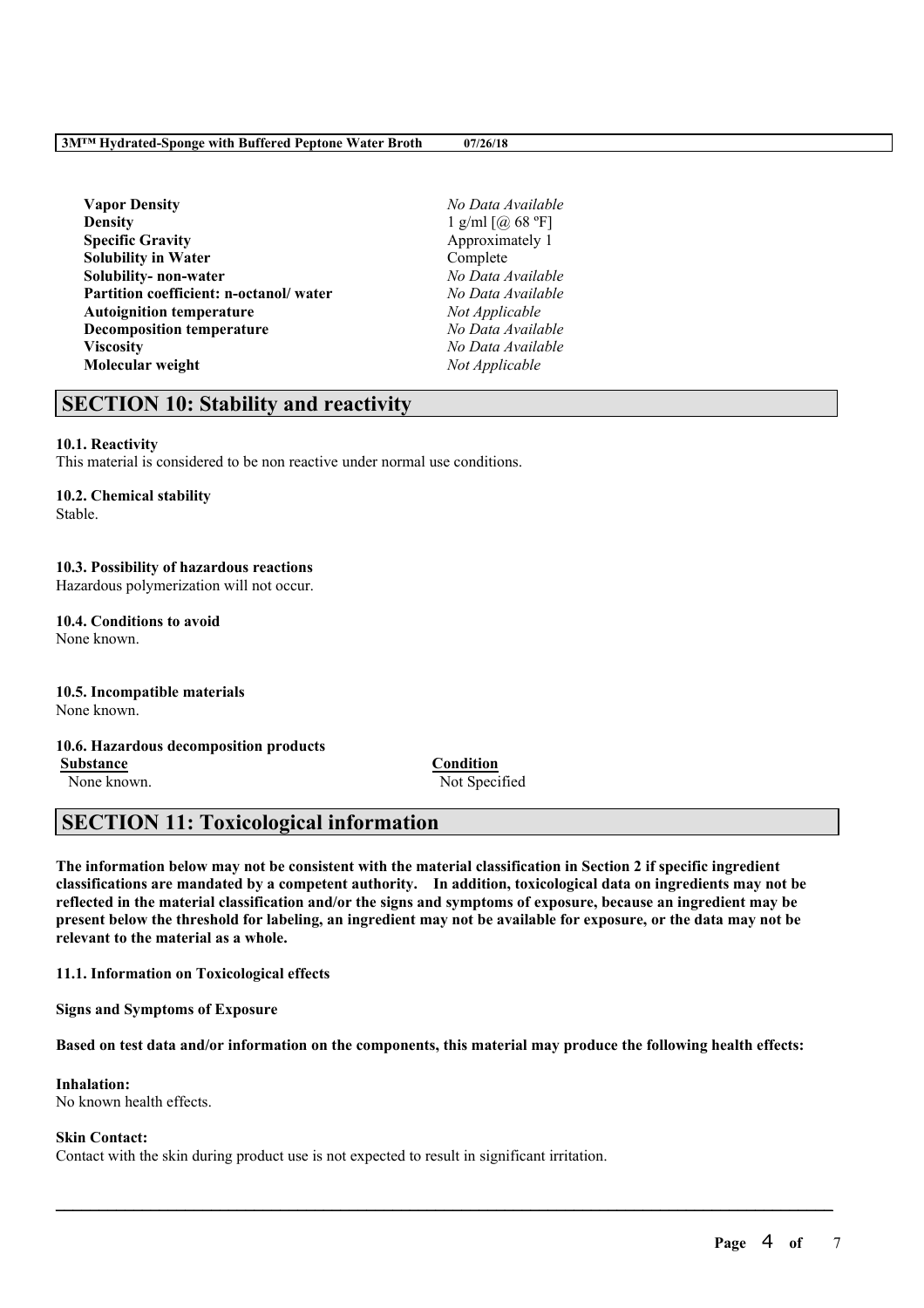### **Eye Contact:**

Contact with the eyes during product use is not expected to result in significant irritation.

### **Ingestion:**

No known health effects.

### **Toxicological Data**

If a component is disclosed in section 3 but does not appear in a table below, either no data are available for that endpoint or the data are not sufficient for classification.

### **Acute Toxicity**

| Name            | Route                 | Species | $-1$<br>′alue                                                                                    |
|-----------------|-----------------------|---------|--------------------------------------------------------------------------------------------------|
| Overall product | Inges<br>zestion<br>. |         | 5.000<br><b>CONTRACT</b><br>mg/kg<br>calculated<br>o data available <sup>.</sup><br>NΟ<br>⊷<br>ັ |
| <b>THE</b><br>. |                       |         |                                                                                                  |

 $ATE = acute$  toxicity estimate

### **Skin Corrosion/Irritation**

For the component/components, either no data are currently available or the data are not sufficient for classification.

### **Serious Eye Damage/Irritation**

For the component/components, either no data are currently available or the data are not sufficient for classification.

#### **Skin Sensitization**

For the component/components, either no data are currently available or the data are not sufficient for classification.

#### **Respiratory Sensitization**

For the component/components, either no data are currently available or the data are not sufficient for classification.

### **Germ Cell Mutagenicity**

For the component/components, either no data are currently available or the data are not sufficient for classification.

### **Carcinogenicity**

For the component/components, either no data are currently available or the data are not sufficient for classification.

### **Reproductive Toxicity**

### **Reproductive and/or Developmental Effects**

For the component/components, either no data are currently available or the data are not sufficient for classification.

### **Target Organ(s)**

### **Specific Target Organ Toxicity - single exposure**

For the component/components, either no data are currently available or the data are not sufficient for classification.

### **Specific Target Organ Toxicity - repeated exposure**

For the component/components, either no data are currently available or the data are not sufficient for classification.

### **Aspiration Hazard**

For the component/components, either no data are currently available or the data are not sufficient for classification.

### Please contact the address or phone number listed on the first page of the SDS for additional toxicological information **on this material and/or its components.**

 $\mathcal{L}_\mathcal{L} = \mathcal{L}_\mathcal{L} = \mathcal{L}_\mathcal{L} = \mathcal{L}_\mathcal{L} = \mathcal{L}_\mathcal{L} = \mathcal{L}_\mathcal{L} = \mathcal{L}_\mathcal{L} = \mathcal{L}_\mathcal{L} = \mathcal{L}_\mathcal{L} = \mathcal{L}_\mathcal{L} = \mathcal{L}_\mathcal{L} = \mathcal{L}_\mathcal{L} = \mathcal{L}_\mathcal{L} = \mathcal{L}_\mathcal{L} = \mathcal{L}_\mathcal{L} = \mathcal{L}_\mathcal{L} = \mathcal{L}_\mathcal{L}$ 

## **SECTION 12: Ecological information**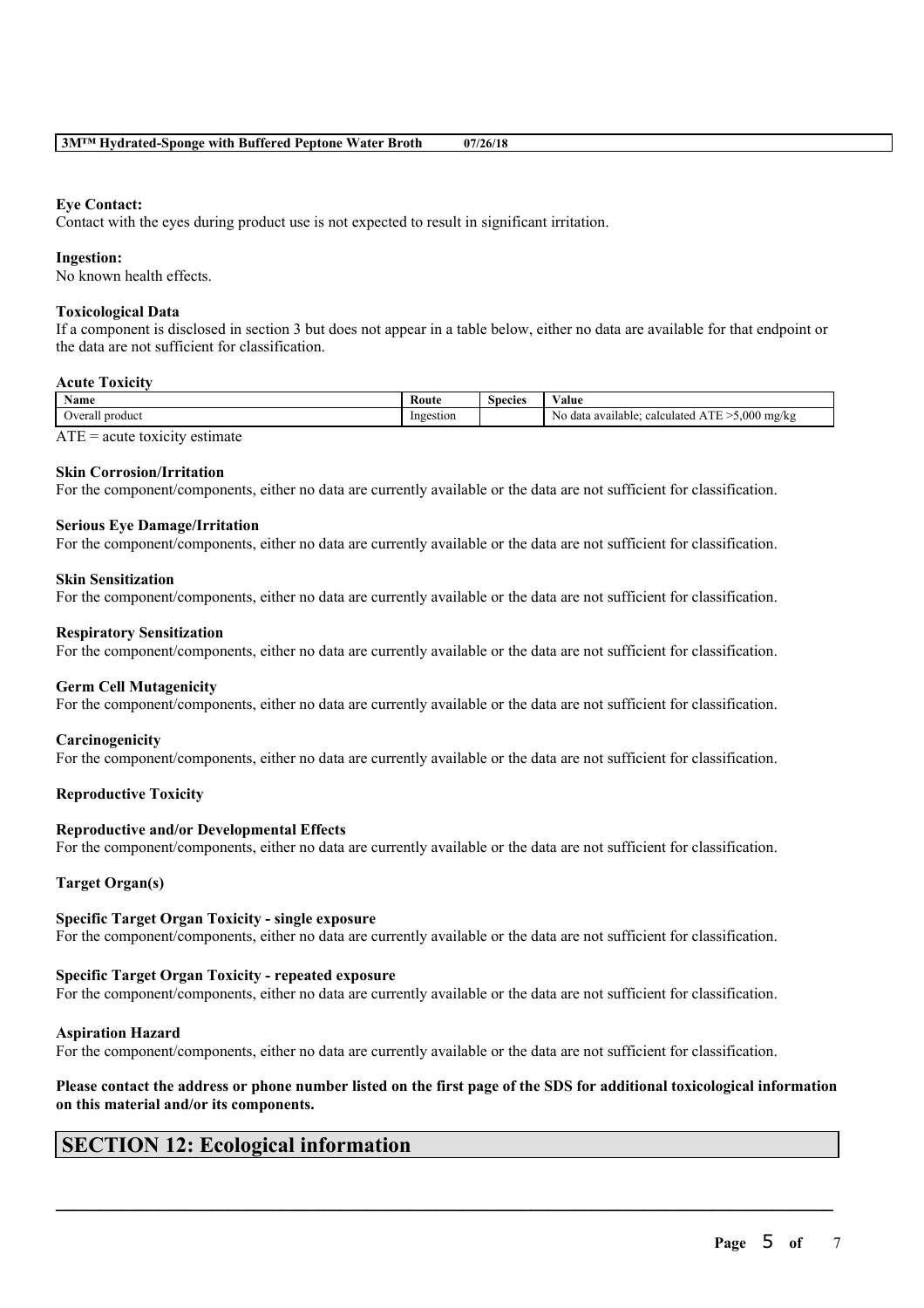### **Ecotoxicological information**

Please contact the address or phone number listed on the first page of the SDS for additional ecotoxicological information on this material and/or its components.

### **Chemical fate information**

Please contact the address or phone number listed on the first page of the SDS for additional chemical fate information on this material and/or its components.

## **SECTION 13: Disposal considerations**

### **13.1. Disposal methods**

Dispose of contents/ container in accordance with the local/regional/national/international regulations.

Prior to disposal, consult all applicable authorities and regulations to insure proper classification. Dispose of waste product in a permitted industrial waste facility. Empty and clean product containers may be disposed as non-hazardous waste. Consult your specific regulations and service providers to determine available options and requirements.

### **EPA Hazardous Waste Number (RCRA):** Not regulated

## **SECTION 14: Transport Information**

For Transport Information, please visit http://3M.com/Transportinfo or call 1-800-364-3577 or 651-737-6501.

## **SECTION 15: Regulatory information**

### **15.1. US Federal Regulations**

Contact 3M for more information.

### **EPCRA 311/312 Hazard Classifications:**

**Physical Hazards** Not applicable

### **Health Hazards**

Not applicable

### **15.2. State Regulations**

Contact 3M for more information.

### **15.3. Chemical Inventories**

The components of this product are in compliance with the chemical notification requirements of TSCA. All required components of this product are listed on the active portion of the TSCA Inventory.

Contact 3M for more information.

### **15.4. International Regulations**

Contact 3M for more information.

**This SDS has been prepared to meet the U.S. OSHA Hazard Communication Standard, 29 CFR 1910.1200.**

 $\mathcal{L}_\mathcal{L} = \mathcal{L}_\mathcal{L} = \mathcal{L}_\mathcal{L} = \mathcal{L}_\mathcal{L} = \mathcal{L}_\mathcal{L} = \mathcal{L}_\mathcal{L} = \mathcal{L}_\mathcal{L} = \mathcal{L}_\mathcal{L} = \mathcal{L}_\mathcal{L} = \mathcal{L}_\mathcal{L} = \mathcal{L}_\mathcal{L} = \mathcal{L}_\mathcal{L} = \mathcal{L}_\mathcal{L} = \mathcal{L}_\mathcal{L} = \mathcal{L}_\mathcal{L} = \mathcal{L}_\mathcal{L} = \mathcal{L}_\mathcal{L}$ 

## **SECTION 16: Other information**